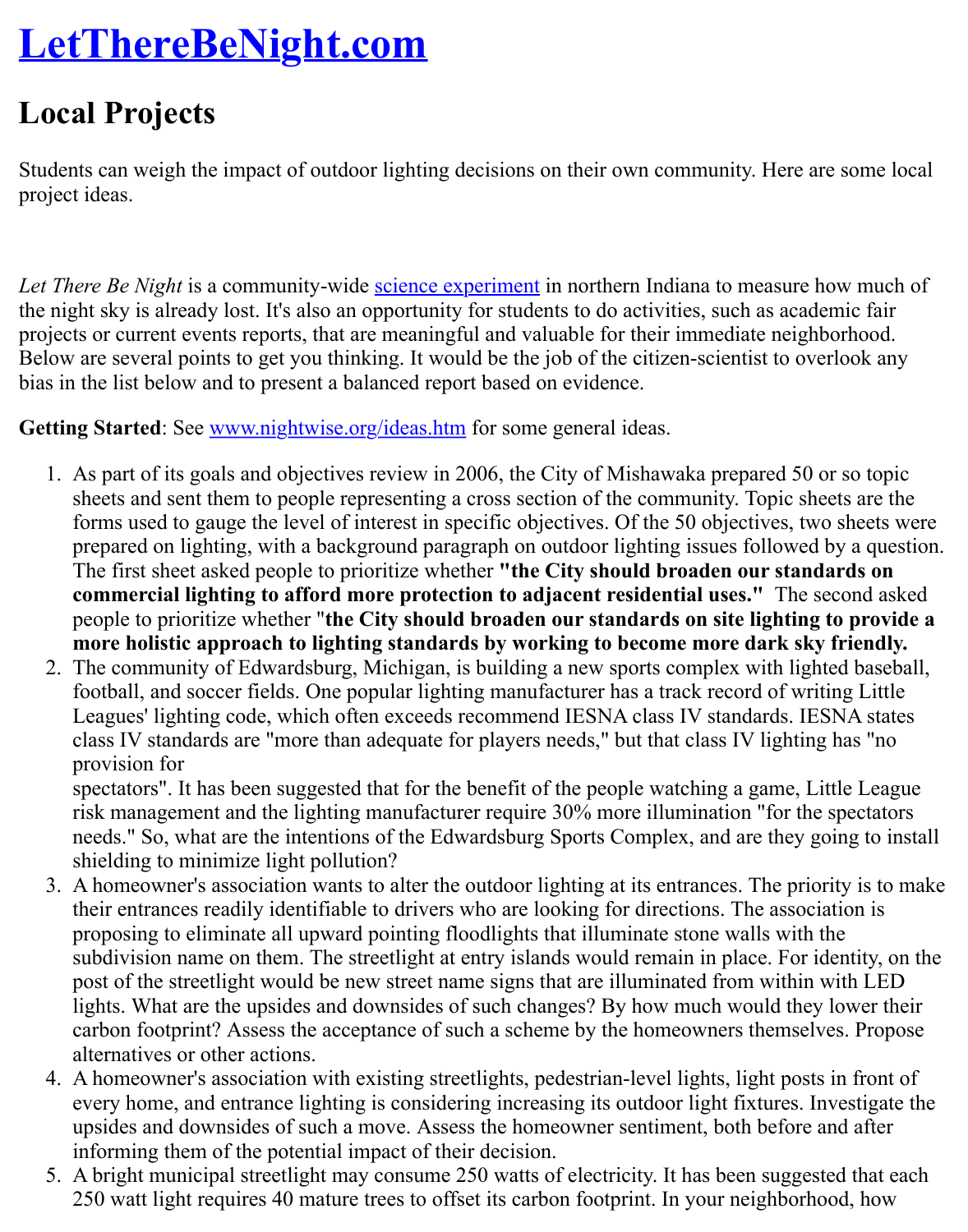- winter and wants to be ready to act on regulation proposals in spring 2009, per November in the South Bend Tribune ("Billboard, windmills occupy council's time")
- 8. Mishawaka illuminates new bridge, giving city "a chance to show off another element ( bridge)," says the city planner, per November 20 article in the South Bend Tribune ("New bridge to open Tuesday evening")
- 9. By how much is the natural sky brighter because of snow covering the ground? How is different when the ground is white? Consider using SQM with snow on ground and with
- 10. Are there enough mature trees in your neighborhood to offset the carbon footprint of the lights? Consider analogy of 40 mature trees and 250 W on the video "Dark Matters," from *There Be Night* DVD.
- 11. See if people's attitude change about outdoor lighting as a result of education or dark sk For example, compare results of same writing prompt before sample population is informed with a with a with a with a with a with a with a with a with a with a with a with a with a with a with a with a with a with a with a writing prompt result after sample population is informed. Similarly, compare results of topic sheets (see Question 1, above) from before and after.
- 12. Measure sky glow before, during, and after astronomical twilight to confirm when sunl contributes light to the SQM readings.
- 13. A few recent developments in St. Joseph County were constructed after the design firm appoached by a dark sky advocate seeking a "night friendly" design. Follow up on the d and their respective adherence to dark sky practices. Examples include Heritage Square Park, St. Pius X Catholic Church, and St. Joseph Regional Medical Center.
- 14. A few current developments, such as Eddy Street Commons are underway after their de with dark sky advocates. Before the projects move far along, take some SQM readings can compare with after. (A similar project was done for *Sorry Starry Night*.)
- 15. Make observations or take SQM readings that build on the following past student proje
	- 1. *Sorry Starry Night* compares sky glow before and after retail development
	- 2. Students investigate lighting issues and share findings with classmates
	- 3. Dark Sky Team compares nightly SQM values at astronomical twilight (coming solution)
- 16. Consider some previously listed Ideas for student-directed projects (from *Night Vision*)
- 17. Okay, so it has nothing to do with light pollution, but some teachers brought it up. It's the particularly hectic day, when someone suggests the stu[dent body restlessne](http://www.nightwise.org/sorry.htm)ss is "because moon." Another suggests it's the first snow fall, which was both sudden and significant the w[holesale behavior. So](http://www.nightwise.org/sorry.htm), is there a correlation between full moons and student behavior. propo[sed that at the end of each day they r](http://www.nightwise.org/gsms.htm)anked that day on a scale of, say, 1 to 10. On had consistently rated each day for an extended time--start on the first day of school in could you compare their daily e[xperience with a calendar of the mo](http://www.nightwise.org/ideas.htm)on. Overlay a plot of ranking with a calendar of moon phases.
- 18. The South Bend Public Transportation Corporation (TRANSPO) writes it "is building a square foot bus operations and maintenance facility to serve growing public transit need region. Design for the new facility will incorporate sustainable design and construction meet the silver level of certification as designated by the U.S. Green Building Council's in Energy and Environmental Design (LEED) program." Report on what it takes for an TRANSPO to make the proposed level of commitment to night friendly design.
- 19. Conduct a lighting inventory on your school grounds. What lights are necessary, and w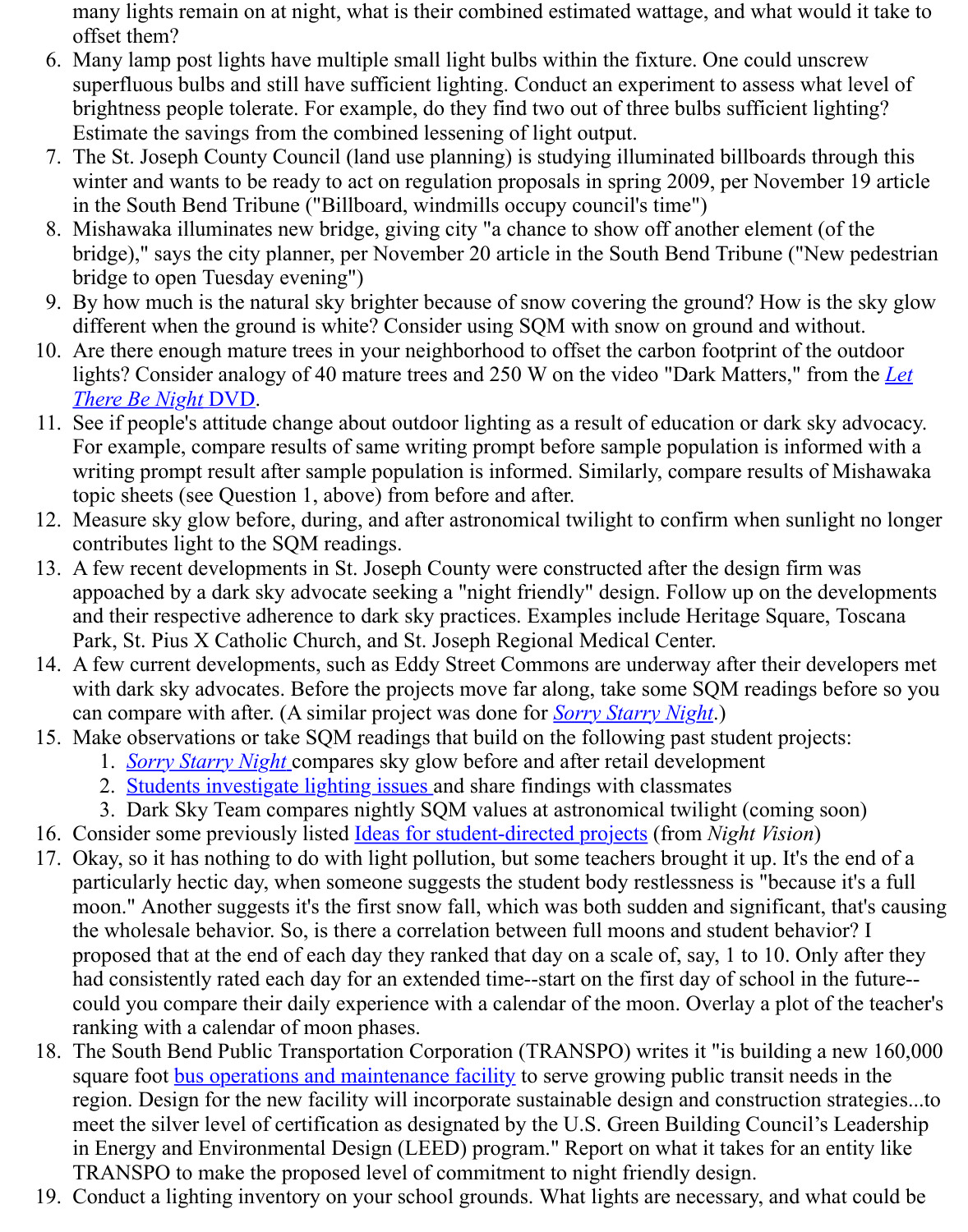in producing sky glow. In order to understand better this, I need a number of measures without snow coverage in the 100 km surrounding the site. Sites far from sources will be affected with a  $\frac{1}{10}$ by the indirect light while sites near cities or inside cities will be more affected by tha in the SQM reading I'll need also:

- the transparency of the night (at least in a qualitative way: extremely clear, very clear); - the snow coverage at the moment of the measure: for example, main streets  $(10\% \text{ of t})$ sidewalks and surrounding covered, secondary streets half covered, countryside and roots All in a radius of 80 km. Other example: all streets clean, sidewalks still half covered, s the country covered. Probably some of you already have several measures taken in the and without snow. Who would help me in this field can contact me directly or in this list.

- 22. Build twilight "Light Sensors" to study the effects of light pollution on fireflies. See Th Biology Teacher, Online Publication, February 2008, at www.nabt.org/sites/S1/File/pdf 0006.pdf.
- 23. Create a podcast related to dark skies issues for 365 Days of Astronomy.
- 24. Build a model of good and bad light fixtures with a light meter to suggest the value of  $\epsilon$
- 25. Lead your community in participating in **Earth Hour.** Conveniently, Earth Hour 2009 w weekend of the 2009 Globe at Night star count.
- 26. Ask local gallery or site to host From Earth to the Universe.
- 27. Contribute a drawing that features the night sky to "Sketch the Sky" in the South Bend hosted by News22 Meteorologist Cari Peugeot.
- 28. Name the next Mars Rover in a NASA contest [at http://marsrovername.j](http://365daysofastronomy.org/join-in/)pl.nasa.gov/.
- 29. Enter the **Astronomy Music Video Contest** by synchronizing your images to the lyrics of of Giants"; sponsored by the Johannes K[epler Projec](http://earthhourus.org/)t.
- 30. Build your own pop bottle magnetometer and participate in Aurora Watch.
- 31. Observe and record color, patte[rn, and location during a Fir](http://www.fromearthtotheuniverse.org/index.php)efly Watch. What's up with
- 32. Do pupil dilation experiments to demonstrate the effects of light pollution. Adapt from experiments at http://www.britast[ro.org/dark-sk](mailto:peugeot@wsbt.com)ies/education.html?2O.
- 33. See http://www.nightwise.org/projects.htm for ot[her existing projects you can join.](http://marsrovername.jpl.nasa.gov/)
- 34. YOUR G[REAT IDEA HERE!](http://johanneskepler.ihoststudio.com/)

You can contact Chuck Bueter at imagine@lettherebeni[ght.com to foll](https://www.mos.org/fireflywatch/about_firefly_watch)ow up on any of

**Be an Agent of Change:** [Siemens We Can Change the World Challenge offers](http://www.britastro.org/dark-skies/education.html?2O) opportunit[y for small student teams.](http://www.nightwise.org/projects.htm)

# **Scientific Method**

Galileo launched the scientific method. We will try to continue those ideals with our application scientific method in *Let T[here Be Night](http://www.wecanchange.com/)*.

## 1. **Define the question/problem.**

By how much have we degraded the night sky from its natural state? How can PHM and the the the night sky from its natural state? How can PHM and the the state of the the the state of the the state of the state of the state